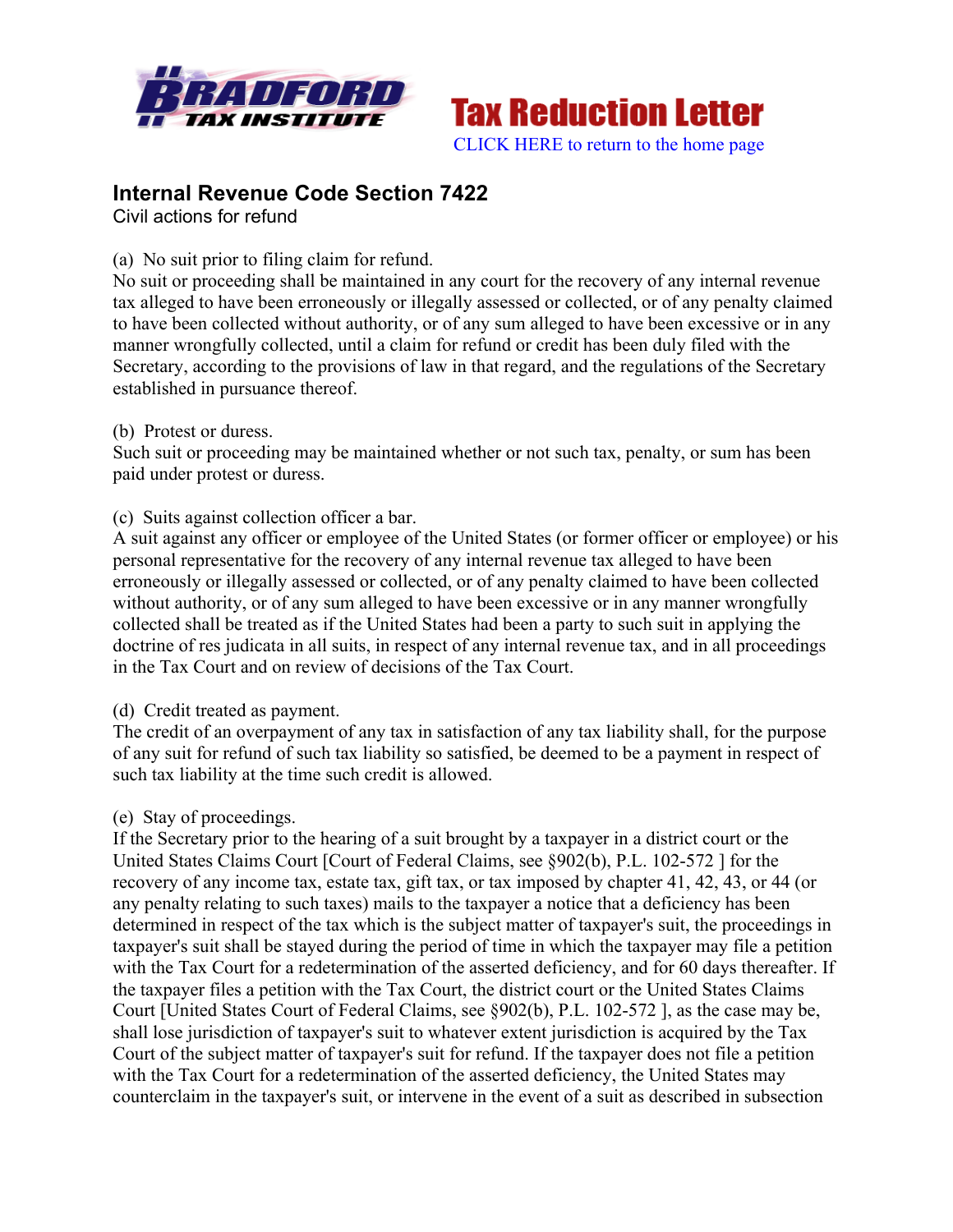(c) (relating to suits against officers or employees of the United States), within the period of the stay of proceedings notwithstanding that the time for such pleading may have otherwise expired. The taxpayer shall have the burden of proof with respect to the issues raised by such counterclaim or intervention of the United States except as to the issue of whether the taxpayer has been guilty of fraud with intent to evade tax. This subsection shall not apply to a suit by a taxpayer which, prior to the date of enactment of this title, is commenced, instituted, or pending in a district court or the United States Claims Court [United States Court of Federal Claims, see §902(b), P.L. 102-572 ] for the recovery of any income tax, estate tax, or gift tax (or any penalty relating to such taxes).

## (f) Limitation on right of action for refund.

(1) General rule.

A suit or proceeding referred to in subsection (a) may be maintained only against the United States and not against any officer or employee of the United States (or former officer or employee) or his personal representative. Such suit or proceeding may be maintained against the United States notwithstanding the provisions ofsection 2502 of title 28 of the United States Code (relating to aliens' privilege to sue) and notwithstanding the provisions of section 1502 of such title 28 (relating to certain treaty cases).

(2) Misjoinder and change of venue.

If a suit or proceeding brought in a United States district court against an officer or employee of the United States (or former officer or employee) or his personal representative is improperly brought solely by virtue of paragraph (1) , the court shall order, upon such terms as are just, that the pleadings be amended to substitute the United States as a party for such officer or employee as of the time such action commenced, upon proper service of process on the United States. Such suit or proceeding shall upon request by the United States be transferred to the district or division where it should have been brought if such action initially had been brought against the United States.

(g) Special rules for certain excise taxes imposed by chapter 42 or 43.

(1) Right to bring actions.

(A) In general. With respect to any taxable event, payment of the full amount of the first tier tax shall constitute sufficient payment in order to maintain an action under this section with respect to the second tier tax.

(B) Definitions. For purposes of subparagraph (A) , the terms "taxable event", "first tier tax", and "second tier tax" have the respective meanings given to such terms by section 4963 .

(2) Limitation on suit for refund.

No suit may be maintained under this section for the credit or refund of any tax imposed under section 4941 , 4942 , 4943 , 4944 , 4945 , 4951 , 4952 , 4955 , 4958 , 4971 , or 4975 with respect to any act (or failure to act) giving rise to liability for tax under such sections, unless no other suit has been maintained for credit or refund of, and no petition has been filed in the Tax Court with respect to a deficiency in, any other tax imposed by such sections with respect to such act (or failure to act).

(3) Final determination of issues.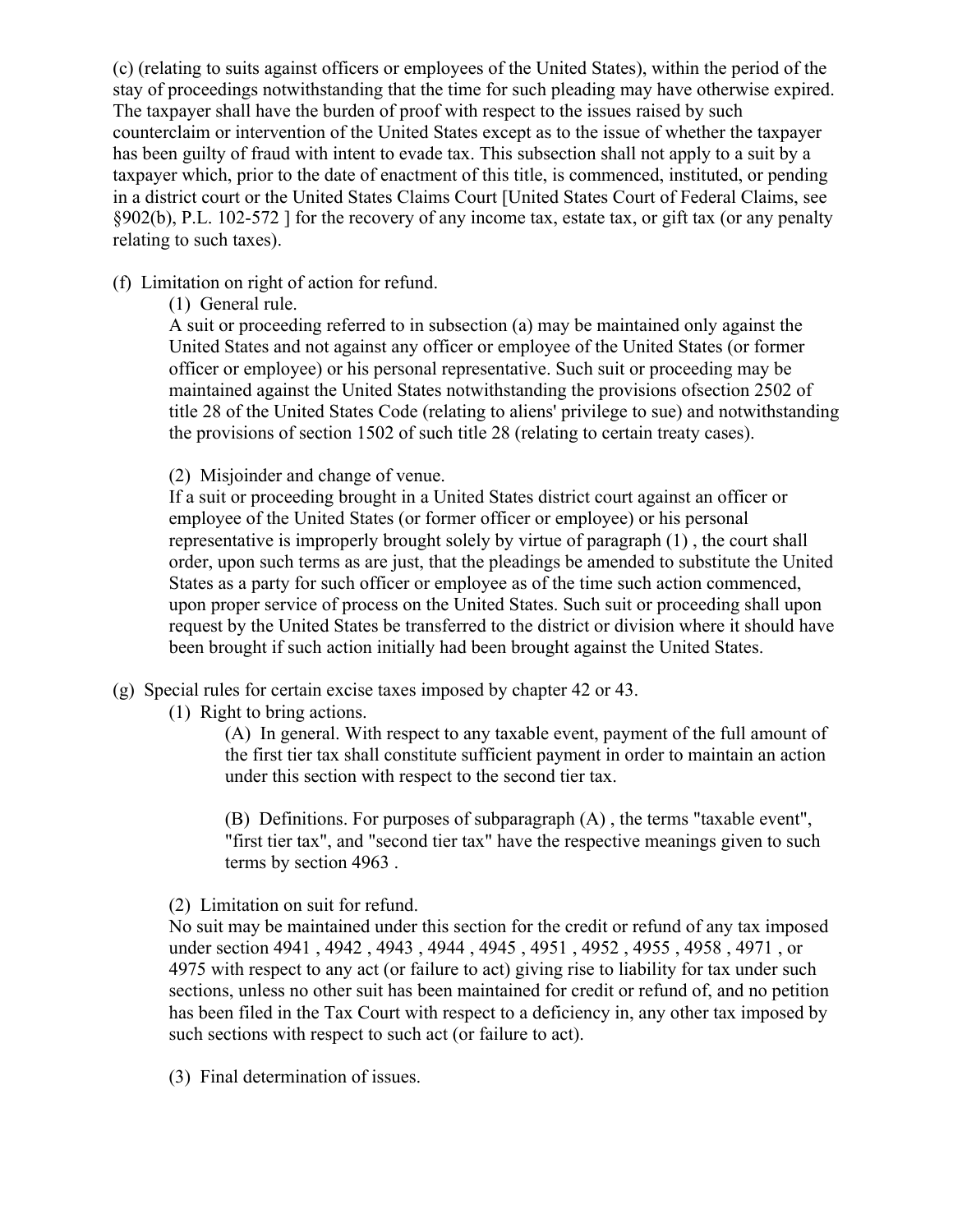For purposes of this section , any suit for the credit or refund of any tax imposed under section 4941 , 4942 , 4943 , 4944 , 4945 , 4951 , 4952 , 4955 , 4958 , 4971 , or 4975 with respect to any act (or failure to act) giving rise to liability for tax under such sections, shall constitute a suit to determine all questions with respect to any other tax imposed with respect to such act (or failure to act) under such sections, and failure by the parties to such suit to bring any such question before the Court shall constitute a bar to such question.

Caution: Code Sec. 7422(h), following, is effective for returns filed for partnership tax. years beginning before 1/1/2018. See below for Code Sec. 7422(h), effective as provided in Sec. 1101(g) of P.L. 114-74.

(h) Special rule for actions with respect to partnership items.

No action may be brought for a refund attributable to partnership items (as defined in section  $6231(a)(3)$ ) except as provided in section  $6228(b)$  or section  $6230(c)$ .

Caution: Code Sec. 7422(h), following, is effective as provided in Sec. 1101(g) of P.L. 114-74, set-out in the history of this Code Section. See above for Code Sec. 7422(h), effective for returns filed for partnership tax. years beginning before 1/1/2018.

(h) Repealed.

(i) Special rule for actions with respect to tax shelter promoter and understatement penalties. No action or proceeding may be brought in the United States Claims Court [United States Court of Federal Claims, see §902(b), P.L. 102-572 ] for any refund or credit of a penalty imposed by section 6700 (relating to penalty for promoting abusive tax shelters, etc.) or section 6701 (relating to penalties for aiding and abetting understatement of tax liability).

(j) Special rule for actions with respect to estates for which an election under section 6166 is made.

(1) In general.

The district courts of the United States and the United States Court of Federal Claims shall not fail to have jurisdiction over any action brought by the representative of an estate to which this subsection applies to determine the correct amount of the estate tax liability of such estate (or for any refund with respect thereto) solely because the full amount of such liability has not been paid by reason of an election under section 6166 with respect to such estate.

(2) Estates to which subsection applies.

This subsection shall apply to any estate if, as of the date the action is filed-

(A) no portion of the installments payable under section 6166 have been accelerated;

(B) all such installments the due date for which is on or before the date the action is filed have been paid;

(C) there is no case pending in the Tax Court with respect to the tax imposed by section 2001 on the estate and, if a notice of deficiency under section 6212 with